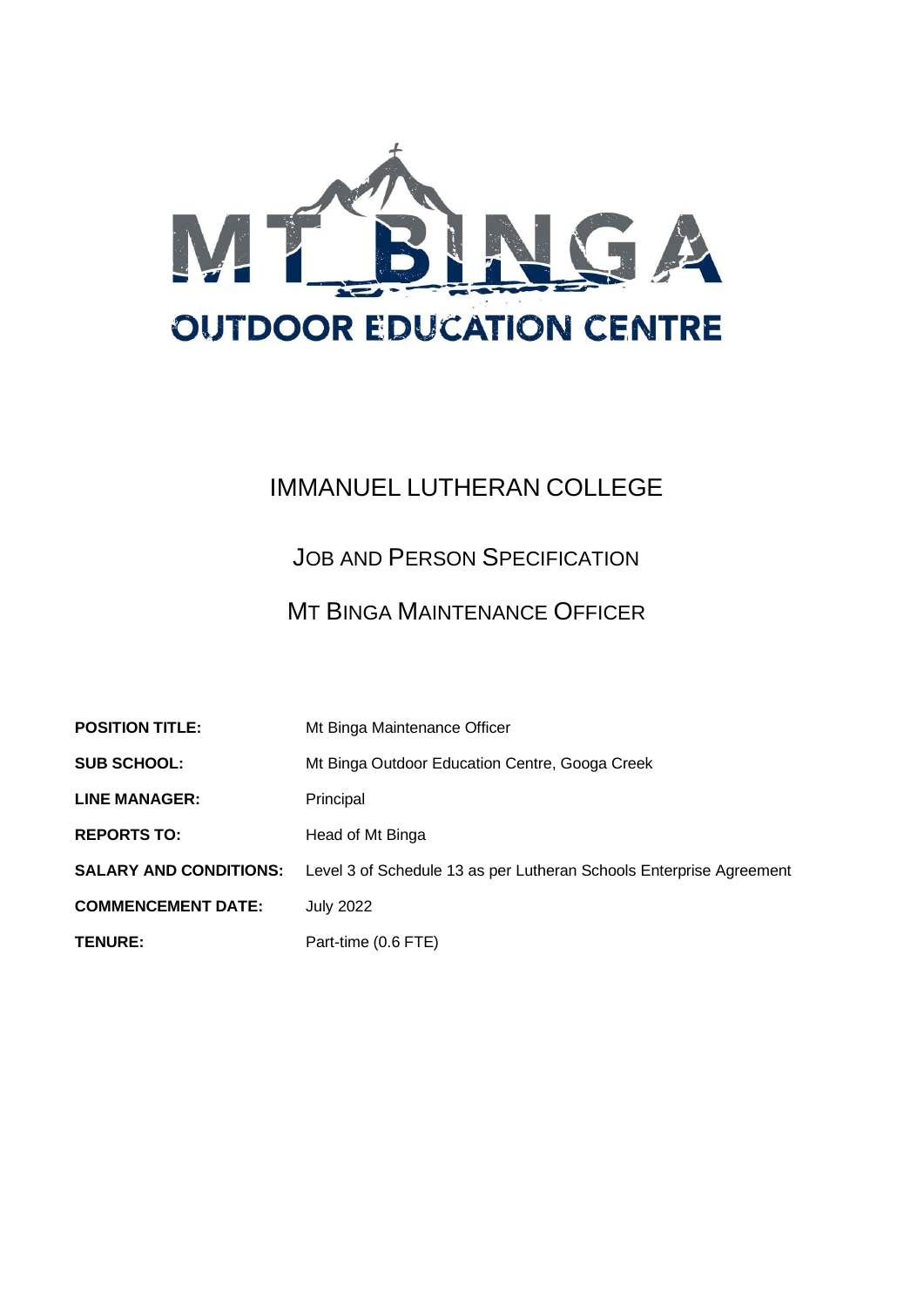## **Dimensions of Position**

Mt Binga Outdoor Education Centre is situated to the south of Blackbutt in Southern Queensland. The Centre is a former logging camp and is now wholly owned and operated by the Lutheran Church of Australia Qld District. Immanuel Lutheran College has managerial rights over the site and management is carried out by the Immanuel Lutheran College Council through the Principal of the College.

A team of staff, under the guidance of the Head of Mt Binga, provide Outdoor Education programs and support services to students who use the Centre.

In the first term of each year, Year 10 students from Immanuel Lutheran College spend a block period of time (approx. four weeks) in the camping and outdoor education environment. Programs include, horse riding, farm activities, hiking and camping, along with many other activities in line with the focus of the Centre.

It is expected that staff members will be fully supportive of the Mission Statement of the School and thus be comfortable with the vision that enables students to grow through the block experience.

During the remainder of the year, Mt Binga runs Outdoor Education experiences for the students of various other Lutheran Colleges and organisations.

## *Position Objectives***:**

The Maintenance Officer will:

- assist the Principal in fulfilling the aims and purposes of Immanuel Lutheran College, supporting the philosophy and ethos of the College;
- be actively involved with the spiritual life of the Centre and will be able to show leadership to students and fellow staff members;
- be able to work with school age students and will have the ability to make judgements based upon duty of care, hygiene, cleanliness and Workplace Health and Safety guideline;
- be expected to have a positive attitude, clear communication skills and be able to work in a team environment;
- assist and facilitate in activities as per the program and be rostered to supervise and manage hours outside of the normal program time; and
- ensure that student and staff safety are the highest priority on all Outdoor Education activities, through the design, documentation and implementation.

## *Expectations and Responsibilities***:**

The following responsibilities and accountabilities will be undertaken by the Maintenance Officer with the support of, and in collaboration with, other relevant staff.

- 1. to uphold and support the Christian ethos of the College and Centre
- 2. ensure that activities comply with all relevant internal and external policies, procedures and reporting requirements;
- 3. follow the necessary practices and procedures that promote and instil pride in the College and respect for people and property;
- 4. possess a current Suitability 'Blue' Card from the Commission for Children and Young People and Child Guardian for working with children;
- 5. hold a current Senior First Aid qualification or equivalent;
- 6. be willing to give out of hours service to this position as required; and
- 7. perform such other duties as the Principal (or delegate) may assign from time to time.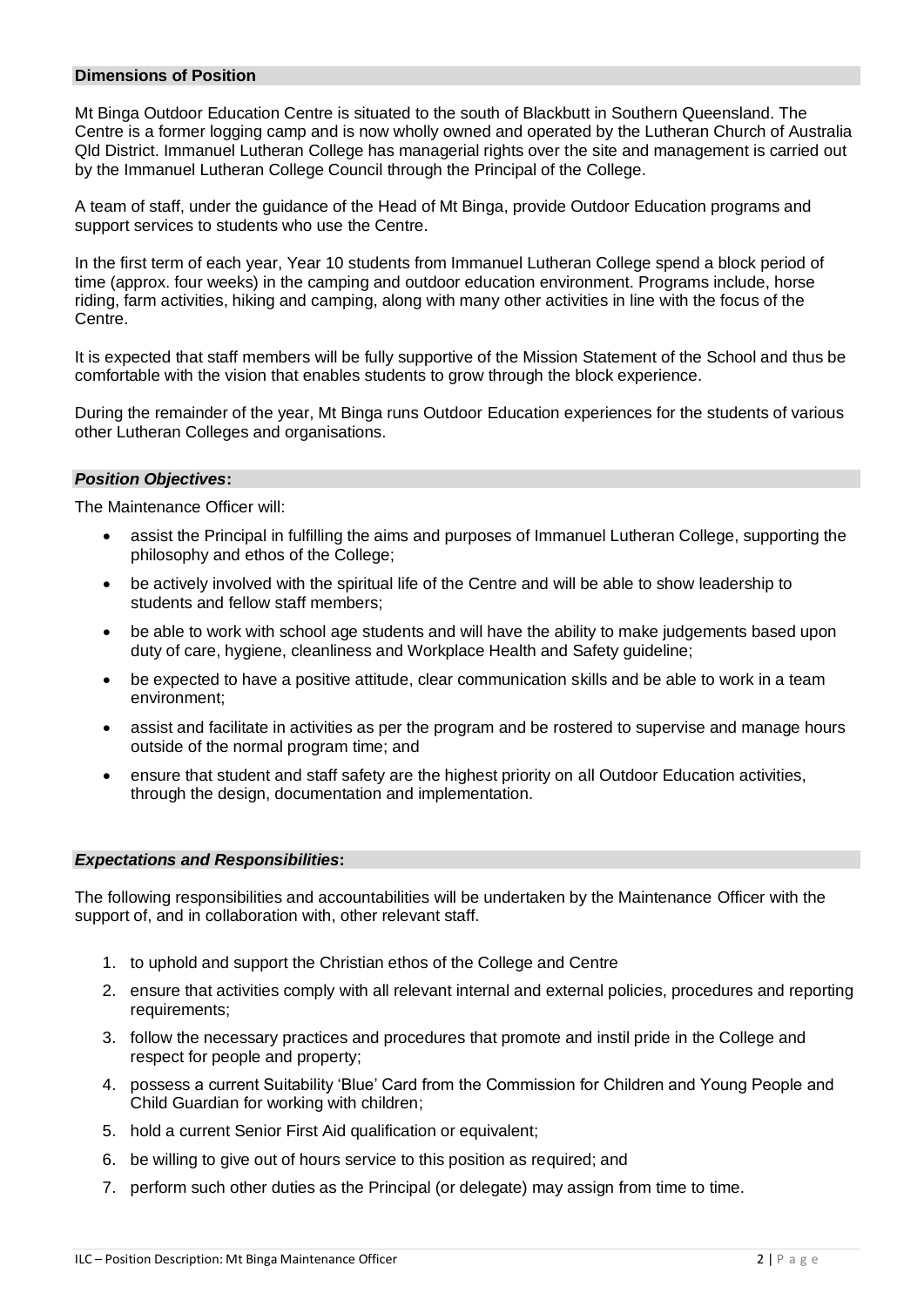- 1. Work under the direction of the Head of Mt Binga who is responsible for all aspects of use, development and maintenance of the centre;
- 2. Support the Lutheran Ethos and Spiritual life of the centre through personal conduct and by exploring opportunities to integrate faith and program experiences;
- 3. Diligently monitor the wellbeing and welfare of students, visiting staff and other clients;
- 4. Respond promptly to student/client needs, safety concerns and programming requirements by following procedures and/or referring to senior staff;
- 5. Be consistently mindful of goals and objectives when delivering program;
- 6. Show initiative in using 'teachable moments' to enhance learning and enrich experiences;
- 7. Co-operate and communicate with other staff to ensure the smooth operation of the Centre;
- 8. Display a positive work ethic by showing initiative and being prepared to lead by example which will include being prepared to do what students are expected to do;
- 9. Explore relevant opportunities for professional development and to be innovative in delivering program outcomes;
- 10. Be prepared to support principles of minimal environmental impact and LNT (Leave No Trace);
- 11. Monitor & report Workplace Health and Safety issues;
- 12. Provide written reports to Head of Mt Binga as required;
- 13. Undertake additional training according to the Lutheran EBA;
- 14. Be willing to perform tasks necessary to the ongoing operation of the Centre, within the scope of personal expertise and training, including but not limited to: care and maintenance of equipment, care of animals, maintenance of equipment and activities and cleaning;
- 15. Take responsibility for first aid currency and administering first aid to clients and staff;

# **SPECIFIC DUTIES**

- 1. Oversee the general grounds and facilities maintenance across the Mt Binga Campus.
- 2. Maintain equipment as per the facilities management plan and ensure records are kept.
- 3. Prioritise general maintenance in accordance with the maintenance book and/or practical and safety considerations.
- 4. Oversee gas, fuel, oil and chemical use and storage.
- 5. Maintain currency of MSDS's and Chemical register.
- 6. Check and maintain campsite and Mt Binga owned residential smoke alarms in accordance with schedules.
- 7. Check and maintain water supply, pumps and filtration system.
- 8. Train and assess staff in the use of yard maintenance equipment and workshop tools.
- 9. Assist in job and project days with students.
- 10. Participate in the care and management of the Mt Binga animals. This may include but not limited to feeding, milking, dispensing and scheduling medication, ordering feed and liaising with the vet etc.
- 11. Any other duties as required by the Head of Mt Binga.

*Equity principles underpin all College policies and procedures. The College is committed to EEO principles and values cultural diversity and recognises that all its employees have a contribution to make in ensuring an equitable and harmonious working environment.*